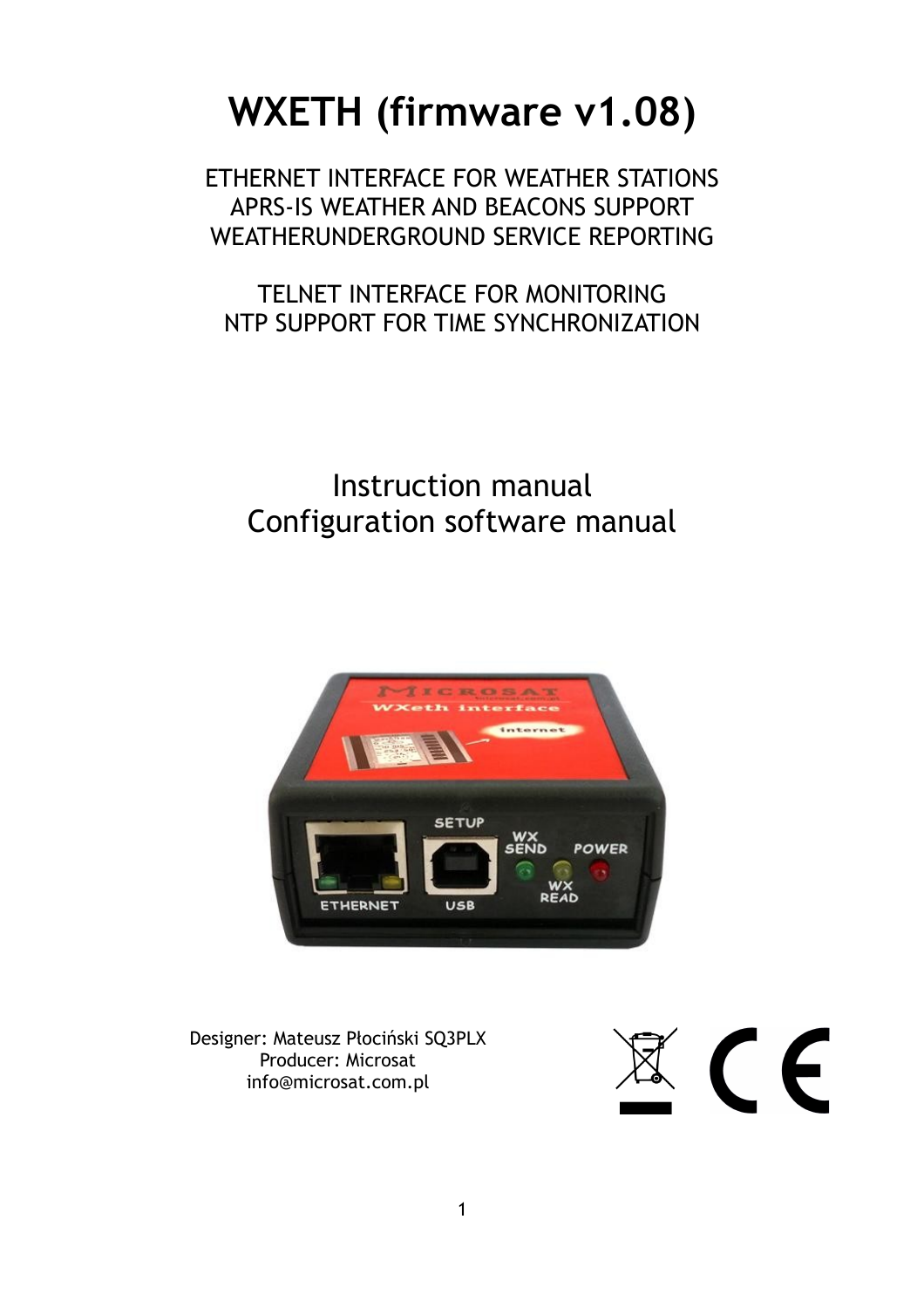## **Table of Contents**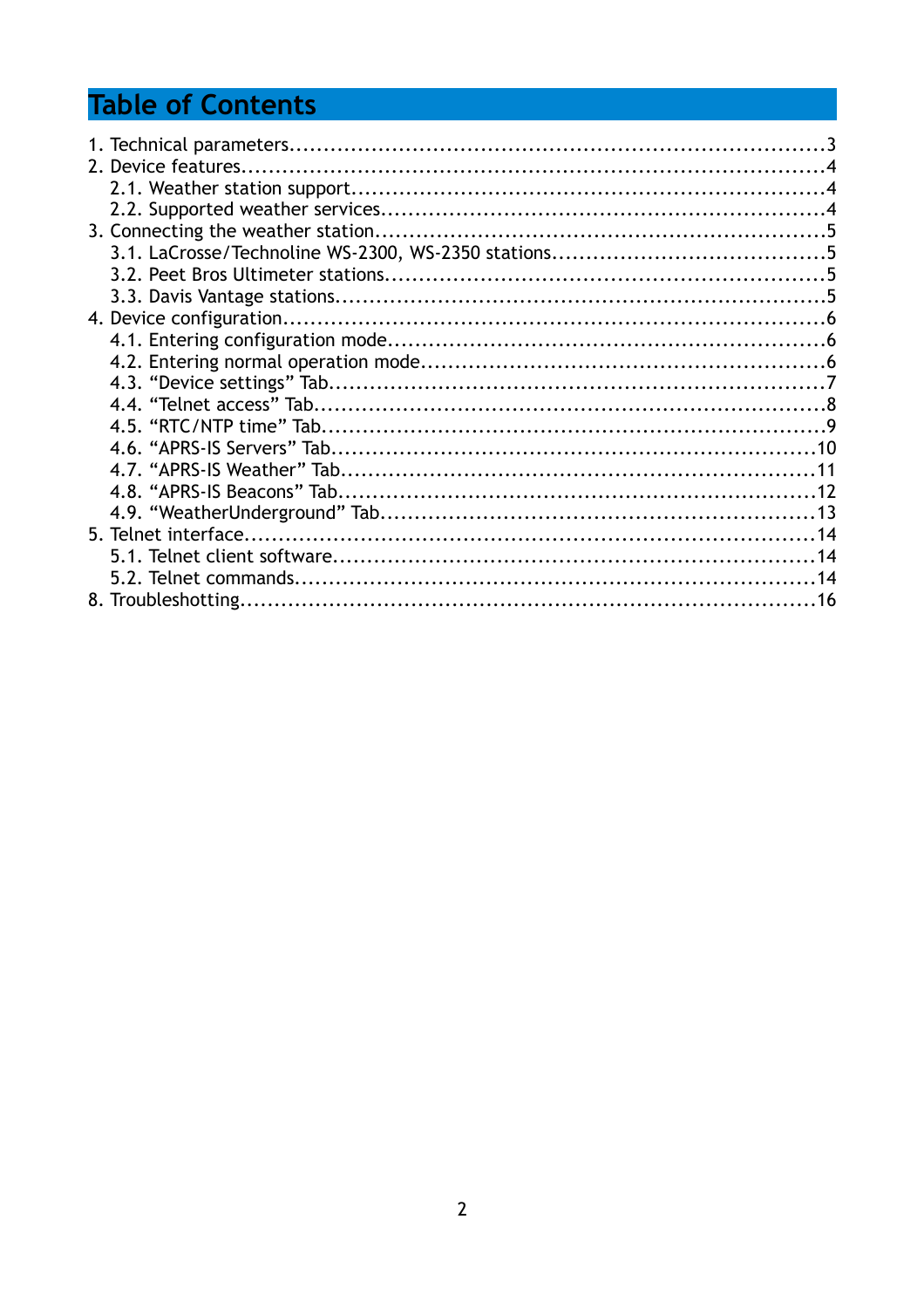## **1. Technical parameters**

| <b>Dimensions</b>         | 70x63x30mm                        |
|---------------------------|-----------------------------------|
| Weight                    | 80 <sub>g</sub>                   |
| Supply voltage            | 12VDC typ. (9 - 16VDC)            |
| Power consumption         | 80 <sub>m</sub> A                 |
| Operation temperature     | $-30^{\circ}$ C / $+70^{\circ}$ C |
| Weather station interface | RS232, DB9 connector              |
| Ethernet interface        | 100BASE-TX, 100mbit               |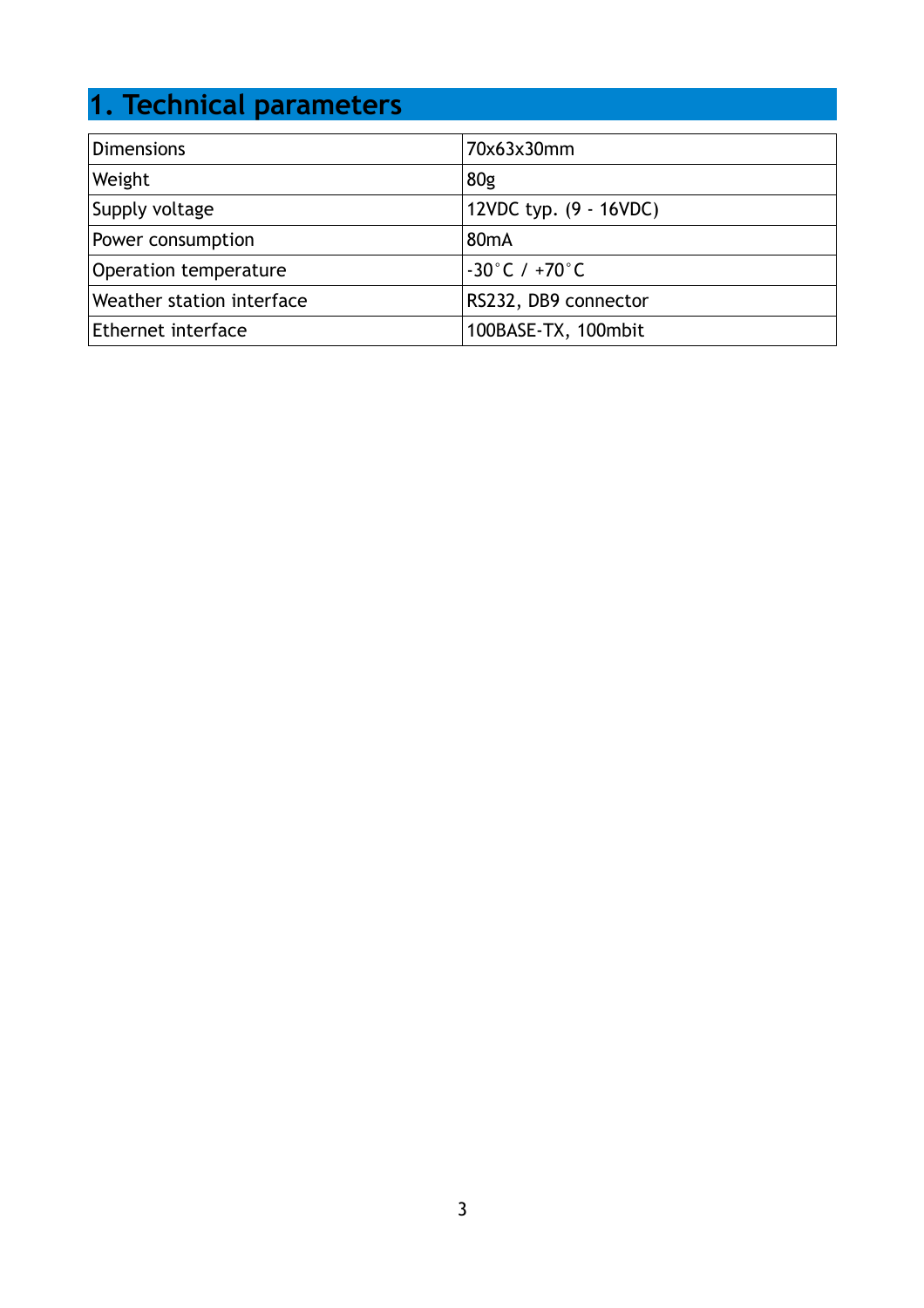#### **2. Device features**

This device allows you to send weather reports to the internet without the need to connect the computer. Simply plug WXeth to a computer network connected to the internet to get the opportunity to create weather statistics and graphs on-line.

Communication between weather station and the device is via RS-232 interface. We intend to update the list of supported sites and weather stations on the basis of user comments and the available documentation of protocols and interfaces.

#### 2.1. Weather station support

Currently supported are the following stations with RS232 interface:

- LaCrosse/Technoline WS-2300,
- LaCrosse/Technoline WS-2350,
- Peet Bros Ultimeter 100,
- Peet Bros Ultimeter 800,
- Peet Bros Ultimeter 2000,
- Peet Bros Ultimeter 2100,
- Davis Vantage Pro (with RS-232 datalogger),
- Davis Vantage Pro2 (with RS-232 datalogger),
- Davis Vantage Pro Plus (with RS-232 datalogger),
- Davis Vantage Pro2 Plus (with RS-232 datalogger),

It is possible to add support for other stations, provided that their interface is electrically compatible and description of communication protocol is available.

#### 2.2. Supported weather services

Currently following web services are supported:

- www.weatherunderground.com,
- APRS-IS amateur radio servers,
- PHP/mySQL programmers can easily add support for the device to their sites, because the data are sent over the Internet via HTTP GET method.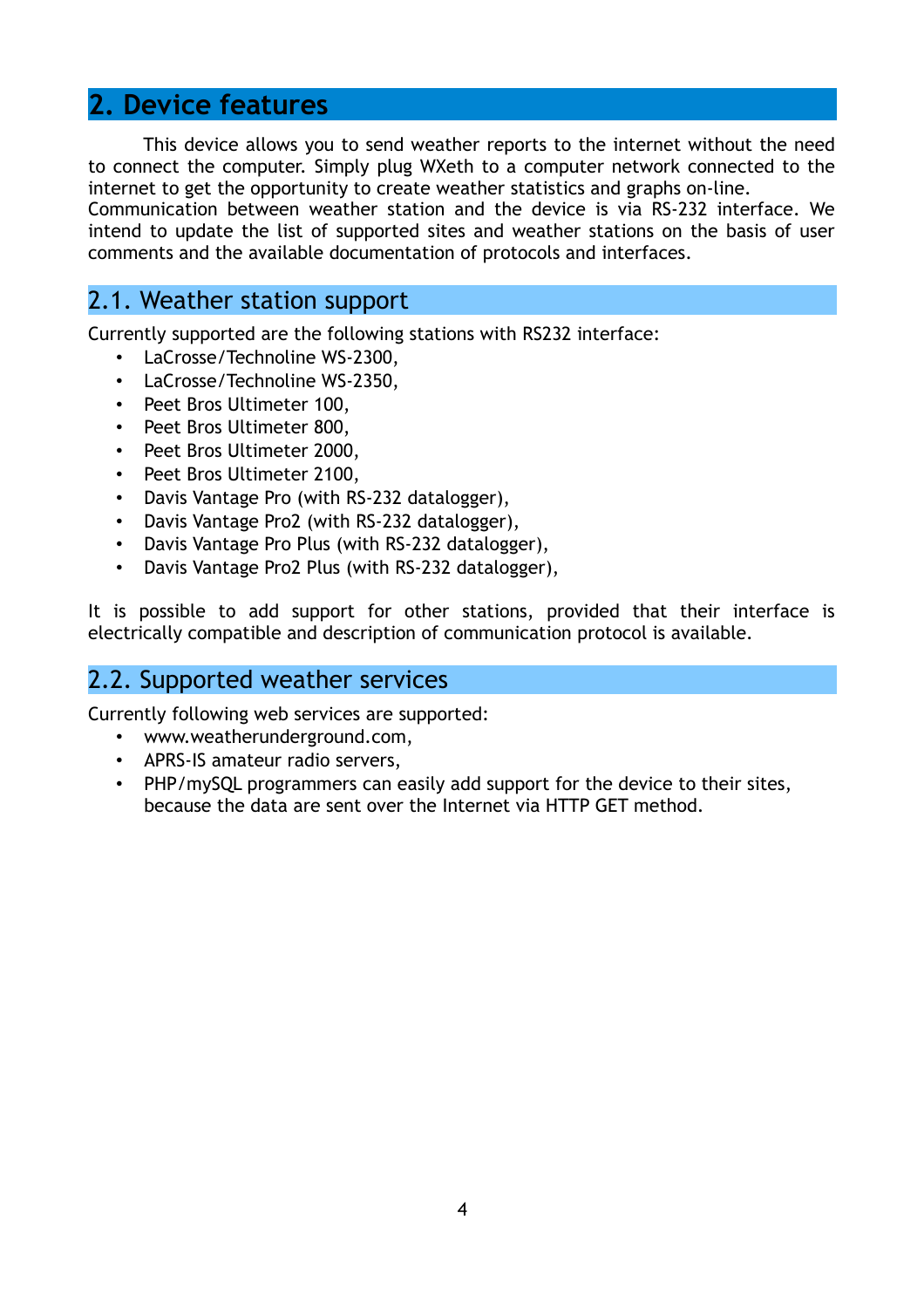#### **3. Connecting the weather station**

#### 3.1. LaCrosse/Technoline WS-2300, WS-2350 stations

The only difference between WS-2300 and WS-2350 weather stations is that manufacturer has made an external USB to RS232 adapter, which is not used in case of WXEth. Therefore, in both cases the weather station data cable must be connected directly to RS232 DB9 socket of WXEth.

#### 3.2. Peet Bros Ultimeter stations

For Peet Bros Ultimeter weather stations, RS232 cable must be connected from the station to DB9 socket of WXEth. Stations must then be manually switched to "data logger" mode. According to the manufacturer's instructions, you should press CLEAR + WIND SPEED buttons for 3 seconds to activate the "data logger".

#### 3.3. Davis Vantage stations

To connect WXEth to Davis weather stations you need to use an additional RS-232 "datalogger" interface available from the manufacturer. Device part number is 06510SER. If you are going to use an original RS-232 "datalogger" cable, you will need to build a simple adapter which connects only pins 2, 3, and 5 of RS-232 interface. You can see below how it looks like (thanks to SP3LYR and EA3IK for research).

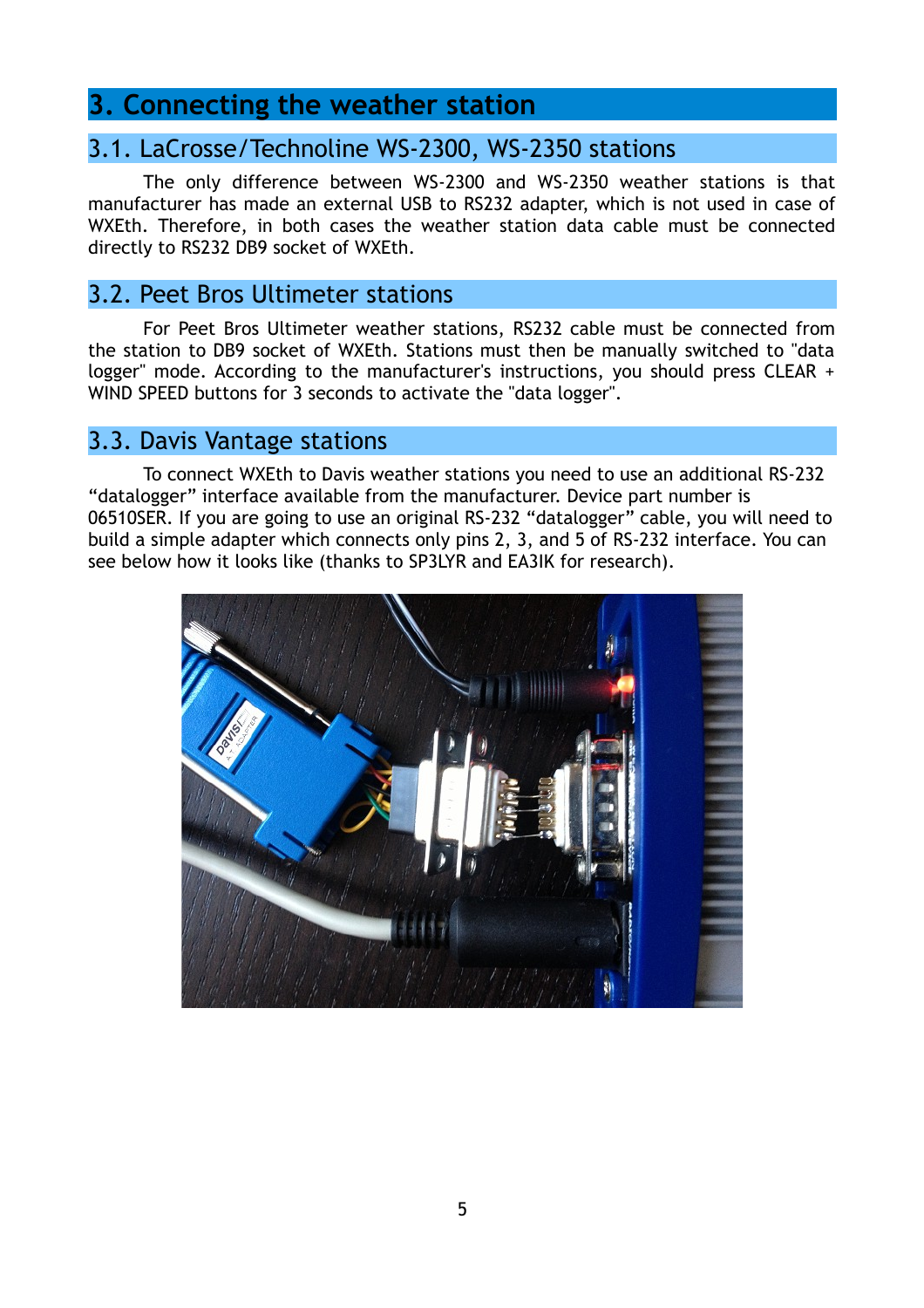### **4. Device configuration**

Device configuration is performed via USB interface from a Windows PC application.

#### 4.1. Entering configuration mode

To enter configuration mode you should perform the following steps:

- disconnect power from the device,
- connect USB cable between PC and the device,
- connect power to the device,
- configuration mode is enabled in power-up if USB cable is connected between PC and WXEth. Therefore you should connect USB cable before connecting power to the device,
- configuration mode is indicated by blinking POWER LED.

#### 4.2. Entering normal operation mode

To enter normal operation mode you should perform the following steps:

- disconnect power from the device,
- disconnect USB cable,
- connect power to the device,
- normal mode is indicated by POWER LED being lit.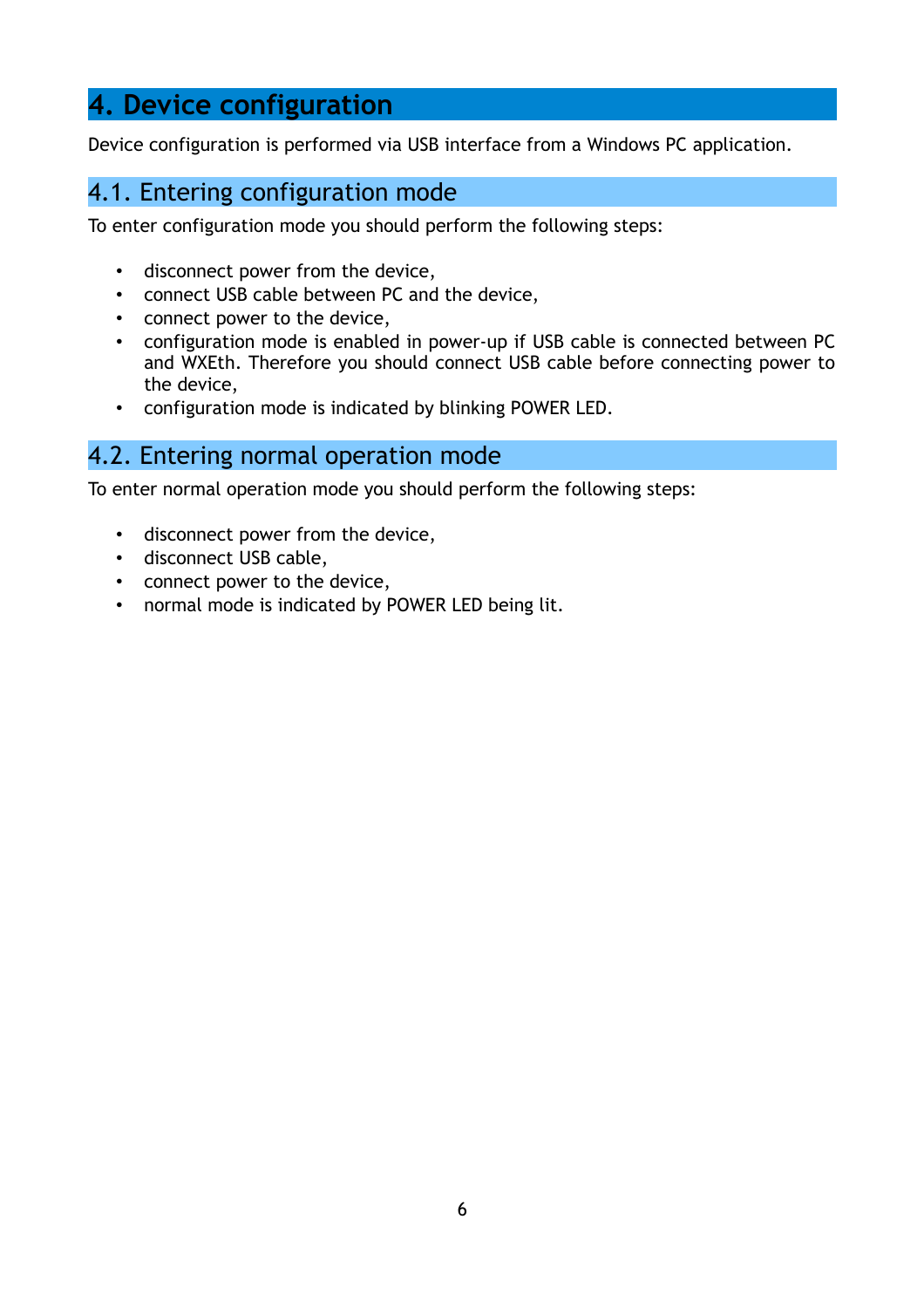### 4.3. "Device settings" Tab

| <b>WXEth Configurator v1.08</b>                     |                                                                                   |
|-----------------------------------------------------|-----------------------------------------------------------------------------------|
| Connection:<br>Write config<br>Read config          | Configuration import/export:<br>Upload firmware<br>Read from file<br>Save to file |
| APRS-IS Weather<br>Device settings<br>Telnet access | APRS-IS Beacons<br>WeatherUnderground<br>RTC/NTP time<br><b>APRS-IS Servers</b>   |
| Weather station:<br>Latitude:<br>Longitude:         | WS-2300<br>$\overline{\phantom{a}}$<br>5221.60N<br>01653.63E                      |
| IP Address:<br>IP Mask:<br>Gateway:                 | 192<br>168<br>2<br>2<br>255<br>255<br>255<br>$\boxed{0}$<br>168<br>2<br>192<br>1  |
| DNS:                                                | $\overline{2}$<br>168<br>192<br>1                                                 |
|                                                     |                                                                                   |

Connection button:

- "**Read config**" reads current configuration from the device,
- "**Write config**" writes current configuration to the device,
- "**Upload firmware**" uploads new firmware to the device,

Configuration import/export buttons:

- "**Save to file**" saves your current configuration to a file on PC disk,
- "**Read from file**" reads your current configuration from a file on PC disk,

"Device settings" Tab options:

- "**Weather station**" your weather station selection box,
- "**Latitude**" your latitude (used for APRS-IS),
- "**Longitude**" your longitude (used for APRS-IS),
- "**IP Address**" IP address of your WXEth,
- "**IP Mask**" network mask of your local network,
- "**Gateway**" IP address of your network router,
- "**DNS**" IP address of your ISP's DNS server.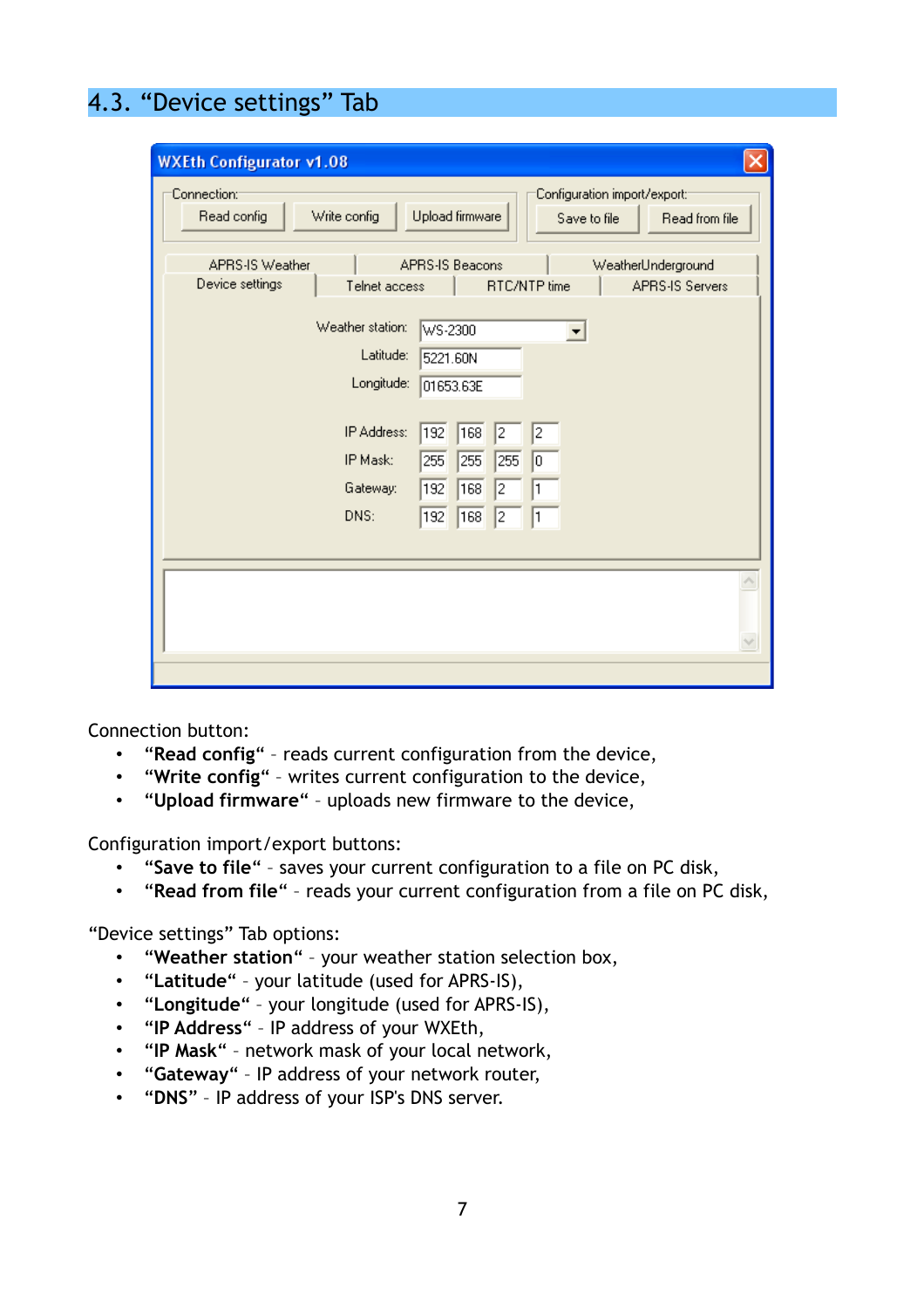### 4.4. "Telnet access" Tab

| <b>WXEth Configurator v1.08</b>    |                                                                                                   |  |
|------------------------------------|---------------------------------------------------------------------------------------------------|--|
| Connection:<br>Read config         | Configuration import/export:<br>Write config<br>Upload firmware<br>Read from file<br>Save to file |  |
| APRS-IS Weather<br>Device settings | APRS-IS Beacons<br>WeatherUnderground<br>Telnet access<br>RTC/NTP time<br><b>APRS-IS Servers</b>  |  |
|                                    | Telnet user:<br>admin<br>Telnet password:<br>admin<br>Telnet port:<br>23                          |  |
|                                    |                                                                                                   |  |
|                                    |                                                                                                   |  |

"Telnet access" Tab options:

- "**Telnet user**" username for your telnet access,
- "**Telnet password**" password for your telnet access,
- "**Telnet port**" port number of telnet service in WXEth.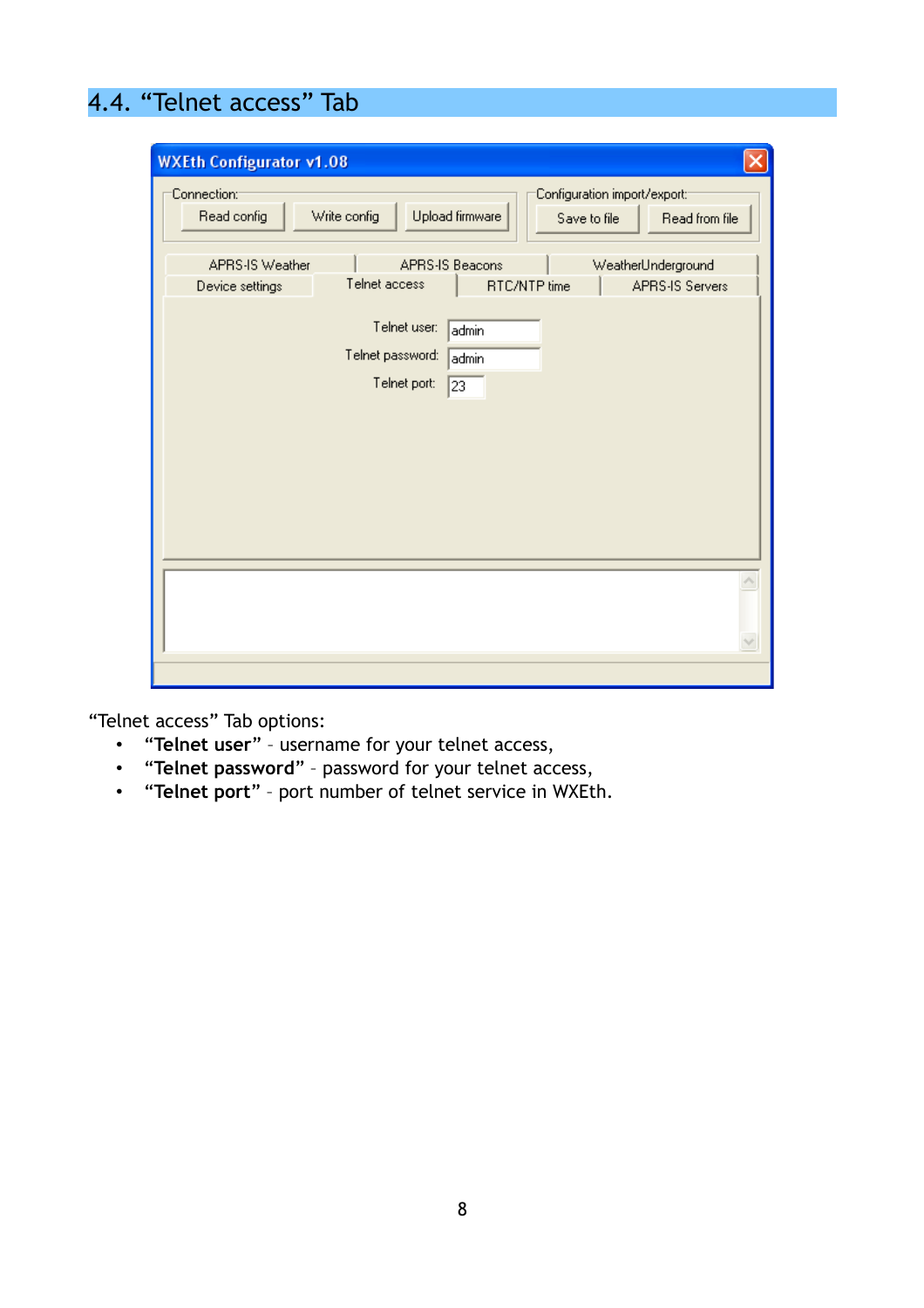### 4.5. "RTC/NTP time" Tab

| <b>WXEth Configurator v1.08</b>                                                                                                                                             |  |  |  |
|-----------------------------------------------------------------------------------------------------------------------------------------------------------------------------|--|--|--|
| Connection:<br>Configuration import/export:<br>Upload firmware<br>Write config<br>Read config<br>Read from file<br>Save to file                                             |  |  |  |
| <b>APRS-IS Weather</b><br><b>APRS-IS Beacons</b><br>WeatherUnderground                                                                                                      |  |  |  |
| <b>RTC/NTP</b> time<br><b>APRS-IS Servers</b><br>Telnet access<br>Device settings                                                                                           |  |  |  |
| □ Upload PC system time on config write                                                                                                                                     |  |  |  |
| Year: 2012 Month: 10 Day: 25                                                                                                                                                |  |  |  |
| Minute: $47$<br>Hour: $ 22 $                                                                                                                                                |  |  |  |
| $\nabla$ Use NTP server                                                                                                                                                     |  |  |  |
| NTP server: 0.pl.pool.ntp.org                                                                                                                                               |  |  |  |
|                                                                                                                                                                             |  |  |  |
| Internal Real Time Clock is updated when the device exits config mode and enters normal mode. To get<br>exact time please change to normal mode quickly after config write. |  |  |  |
|                                                                                                                                                                             |  |  |  |
|                                                                                                                                                                             |  |  |  |
|                                                                                                                                                                             |  |  |  |
|                                                                                                                                                                             |  |  |  |

"RTC/NTP time" Tab options:

- "**Upload PC system time on config write**" if this option is selected, application will ignore date and time fields visible below and will upload your PC system time on configuration write,
- "**Year**", "**Month**", "**Day**", "**Hour**", "**Minute**" user-defined date and time for WXEth,
- "**Use NTP server**" if this option is selected, WXEth will periodically connect to defined network time server and will synchronize its clock,
- "**NTP server**" domain name or IP of network time server, in some cases this can also be your router's IP, if NTP option is active on your local network router.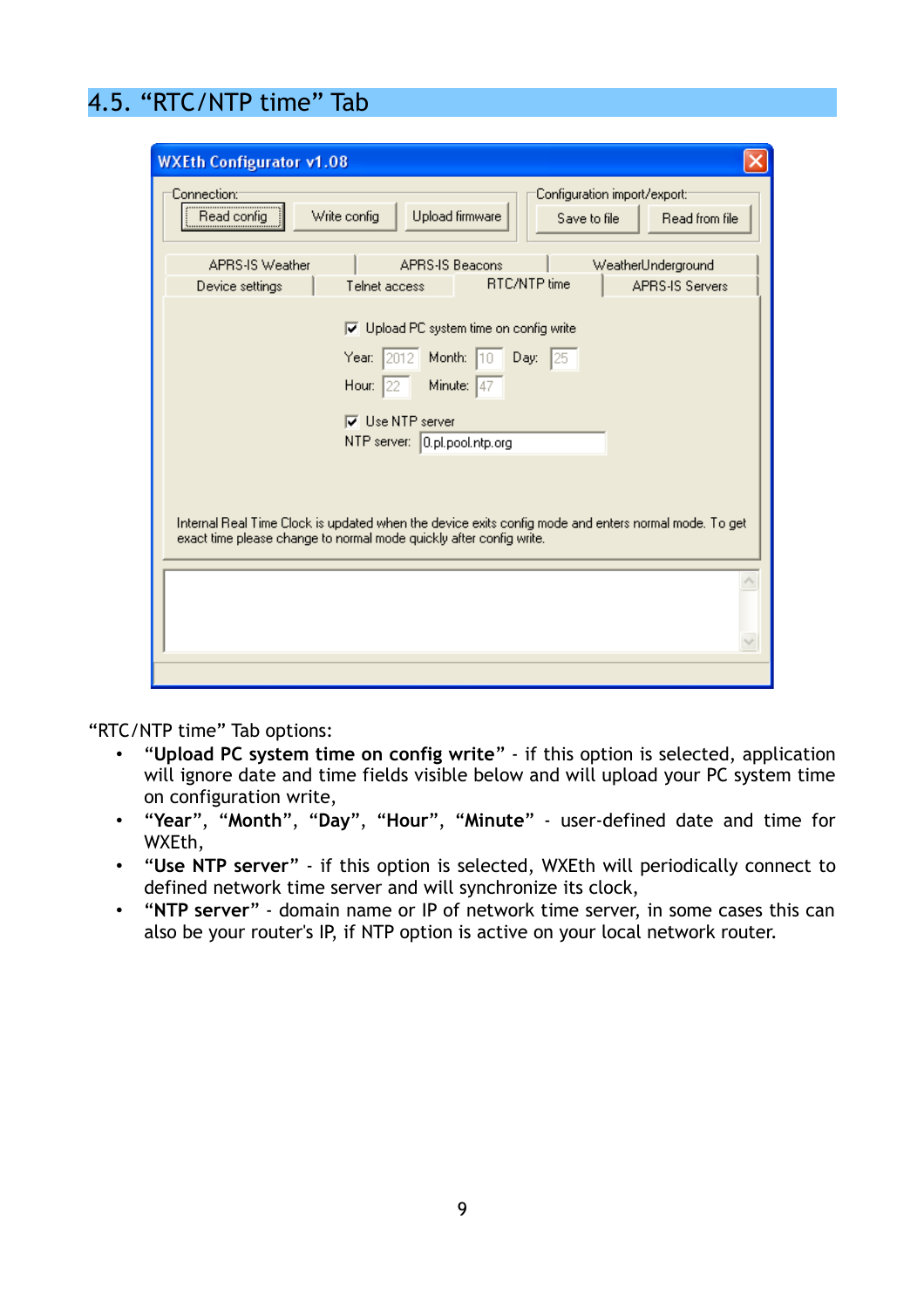### 4.6. "APRS-IS Servers" Tab

| <b>WXEth Configurator v1.08</b>                                               |                                                                                                 |
|-------------------------------------------------------------------------------|-------------------------------------------------------------------------------------------------|
| Connection::<br>,<br>Read config<br>Write config<br>Upload firmware           | Configuration import/export:<br>Read from file<br>Save to file                                  |
| <b>APRS-IS Weather</b><br>APRS-IS Beacons<br>Telnet access<br>Device settings | WeatherUnderground<br><b>APRS-IS Servers</b><br>RTC/NTP time                                    |
| APRS-IS servers:<br>Server 1:<br>poland.aprs2.net<br>Server 2:<br>Server 3:   | Port:<br>APRS-IS login:<br>Username:<br>14580<br>nocall<br>12345<br>14580<br>Password:<br>14580 |
|                                                                               |                                                                                                 |

"APRS-IS Servers" Tab options:

- "**APRS-IS servers**" domain names or IP addresses of APRS-IS server which should be connected by WXEth, APRS Tier 2 Network servers can be found on this page: [http://www.aprs2.net/serverstats.php.](http://www.aprs2.net/serverstats.php)
- "**APRS-IS port**" IP ports of APRS-IS servers, in most cases default port 14580 should work fine.
- "**APRS-IS login username**" this should be your callsign with ssid, the same as on Radio Tab,
- "**APRS-IS login password**" this should be a password for your callsign, passwords should be generated by your APRS-IS server sysop,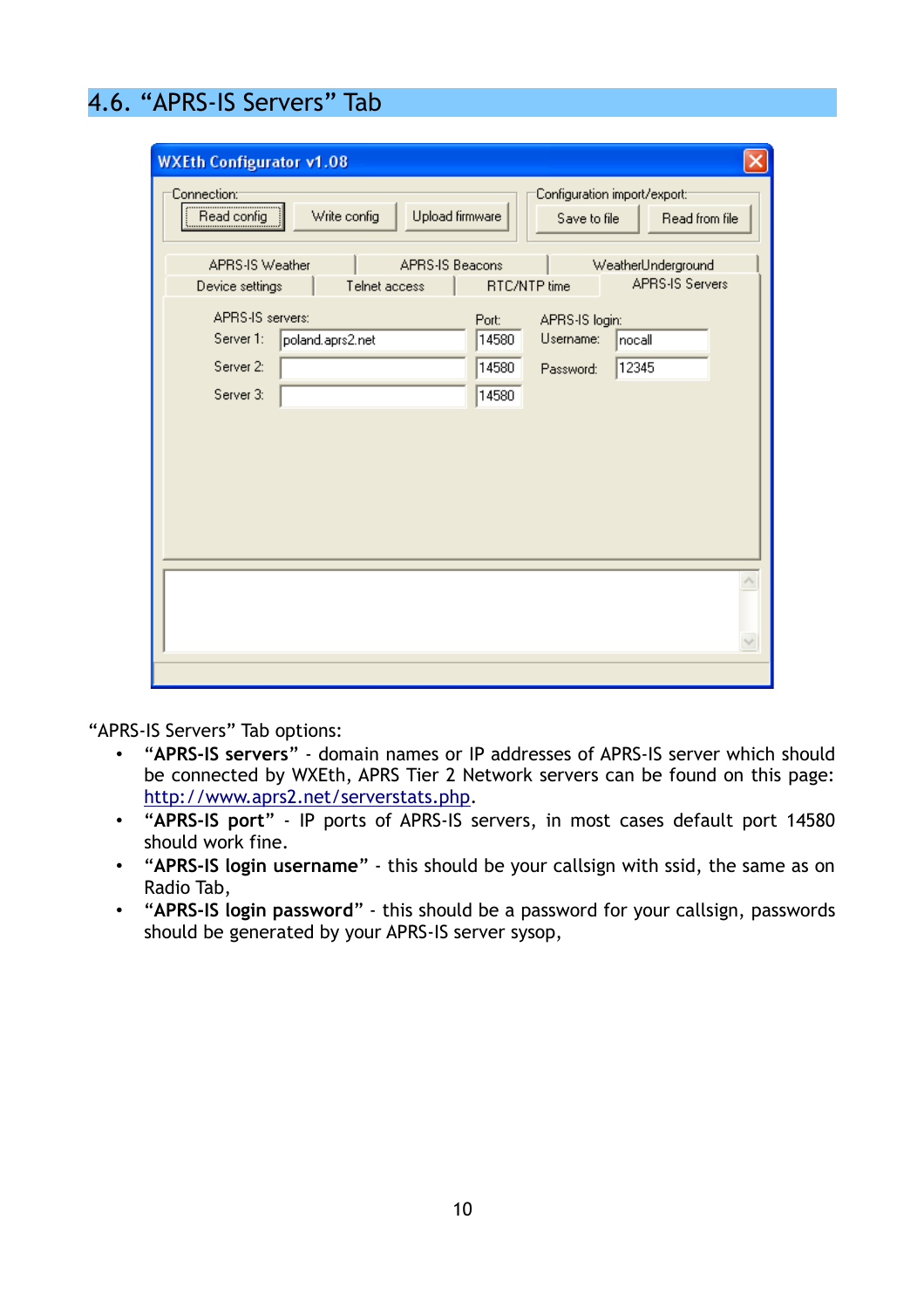### 4.7. "APRS-IS Weather" Tab

| <b>WXEth Configurator v1.08</b>                     |                                                                                   |
|-----------------------------------------------------|-----------------------------------------------------------------------------------|
| Connection:<br>Read config<br>Write config          | Configuration import/export:<br>Upload firmware<br>Save to file<br>Read from file |
| Device settings<br>Telnet access<br>APRS-IS Weather | RTC/NTP time<br><b>APRS-IS Servers</b><br>APRS-IS Beacons<br>WeatherUnderground   |
| Weather reports to APRS-IS:<br>Callsign:            | Disabled<br>NOCALL<br>$\cdot  0 $                                                 |
| Destination:<br>Report send rate [min]<br>Comment:  | APNW020<br>5<br>WXEth weather                                                     |
|                                                     |                                                                                   |
|                                                     |                                                                                   |
|                                                     |                                                                                   |
|                                                     |                                                                                   |

"APRS-IS Weather" Tab settings:

- "**Weather reports to APRS-IS**" this box enables or disables APRS-IS weather reports,
- "**Callsign**" your radio amateur callsign for APRS-IS,
- "**Destination**" APRS-IS packet destination field,
- "**Report send rate [min]**" weather report transmit rate to APRS-IS (expressed in minutes),
- "**Comment**" This is a short comment which will be appended at the end of weather report.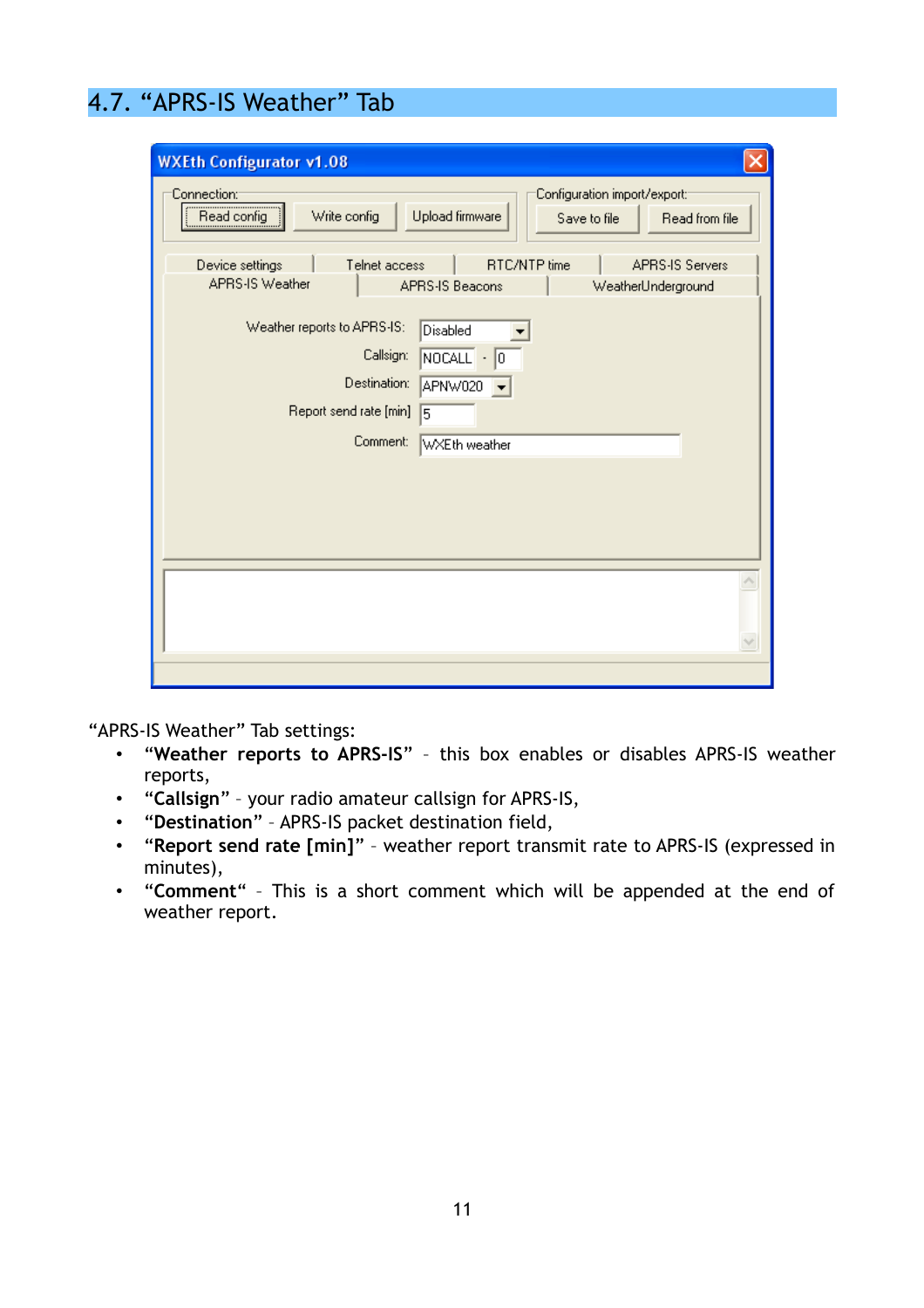### 4.8. "APRS-IS Beacons" Tab

| <b>WXEth Configurator v1.08</b><br>Connection:<br>,<br>Read config                                                                                    |                                                    | Configuration import/export:<br>Write config<br>Upload firmware<br>Save to file<br>Read from file               |  |
|-------------------------------------------------------------------------------------------------------------------------------------------------------|----------------------------------------------------|-----------------------------------------------------------------------------------------------------------------|--|
| Device settings<br><b>APRS-IS Weather</b>                                                                                                             |                                                    | RTC/NTP time<br><b>APRS-IS Servers</b><br>Telnet access<br><b>APRS-IS Beacons</b><br>WeatherUnderground         |  |
| Destination:<br>APNW010<br><b>BEACONO</b><br><b>BEACONO</b><br><b>BEACONO</b><br><b>BEACONO</b><br><b>BEACONO</b><br><b>BEACONO</b><br><b>BEACONO</b> | $TX$ Rate:<br>5<br>5<br>5<br>5<br>5<br>5<br>5<br>5 | Special strings<br>Message (empty fields are ignored):<br>@ <date>z<lat>/<long>-WXEth Test.</long></lat></date> |  |
|                                                                                                                                                       |                                                    |                                                                                                                 |  |

"APRS-IS Beacons" Tab options:

- "**Destination**" destination address for a beacon packet. You can choose a destination address of APNW020 or BEACON0.
- "**TX Rate**" beacon transmit rate to APRS-IS (expressed in minutes),
- "**Message**" APRS packet information field content. Empty fields are ignored.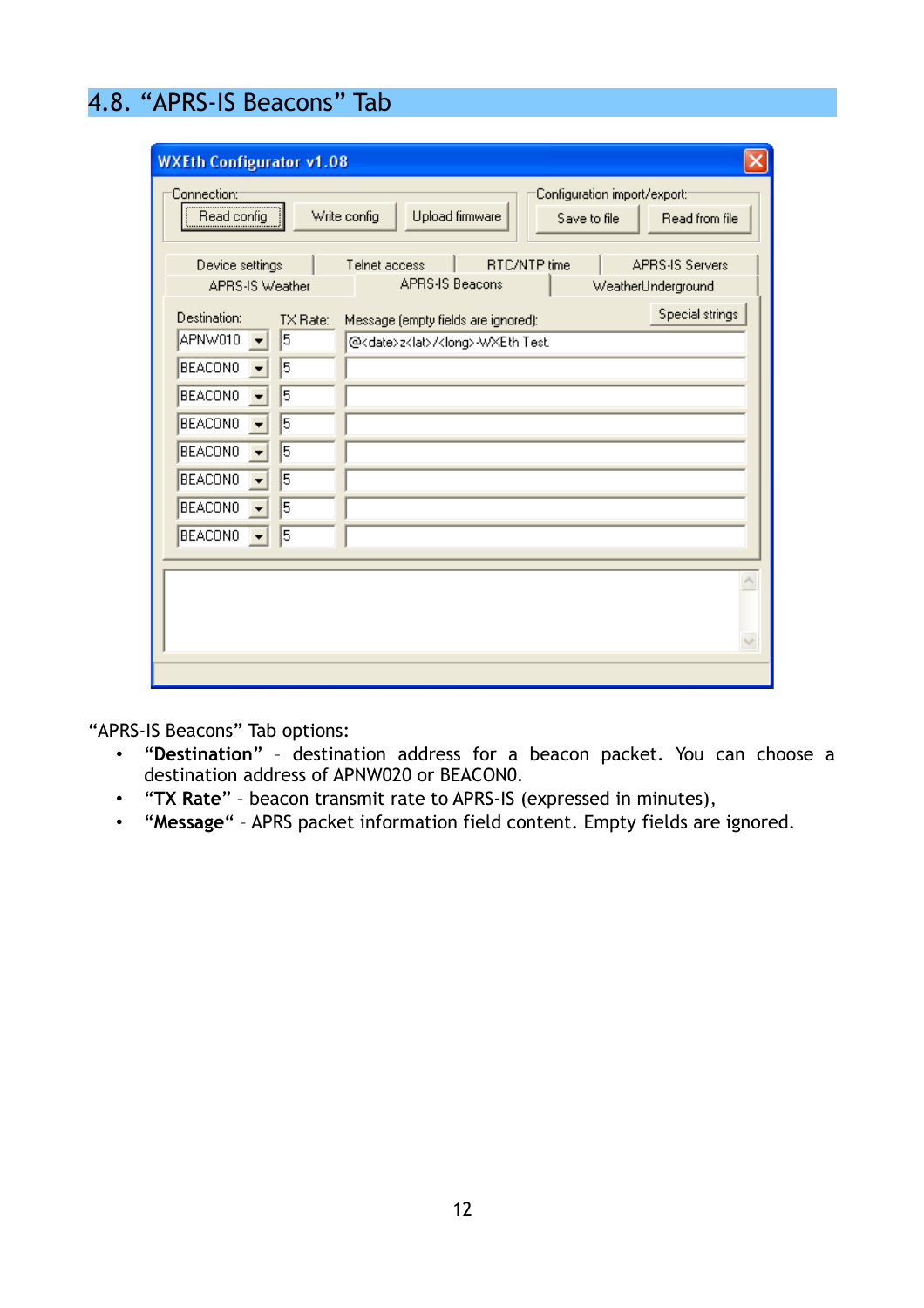### 4.9. "WeatherUnderground" Tab

| <b>WXEth Configurator v1.08</b>                                               |                                                                                   |
|-------------------------------------------------------------------------------|-----------------------------------------------------------------------------------|
| Connection: <sup>.</sup><br>Read config<br>Write config                       | Configuration import/export:<br>Upload firmware<br>Save to file<br>Read from file |
| Device settings<br>Telnet access<br><b>APRS-IS Weather</b><br>APRS-IS Beacons | <b>APRS-IS Servers</b><br>RTC/NTP time<br>WeatherUnderground                      |
| Weather reports to WeatherUnderground:<br>Station ID:<br>Password:            | Disabled                                                                          |
| Normal upload server:<br>"Rapid fire" upload server:                          | weatherstation.wunderground.com<br>rtupdate.wunderground.com                      |
| Weather send method:<br>Normal weather send rate [min]:<br>1                  | Normal                                                                            |
| "Rapid fire" weather send rate [sec]:                                         | 5                                                                                 |
|                                                                               |                                                                                   |
|                                                                               |                                                                                   |
|                                                                               |                                                                                   |

"WeatherUnderground Tab" options:

- "**Weather reports to WeatherUnderground**" enables WeatherUnderground reporting in your WXEth device,
- "**Station ID**" ID of the station assigned when you were adding a station in WeatherUnderground account settings on their web page,
- "**Password**" password of your WeatherUnderground account (as far as I know, it is the same for all stations on your account if you have more than one),
- "**Normal upload server**" this is WeatherUnderground server name for report reception, you should leave it as is,
- "**Rapid fire upload server**" this is WeatherUnderground server name for "rapid fire" report reception, you should leave it as is,
- "**Weather send method**" this option allows you to select between "rapid fire" realtime frequent report update or normal report update every few minutes,
- "**Normal weather send rate [min]**" Frequency of normal report update (in minutes),
- "**Rapid fire weather send rate [sec]**" Frequency of "rapid fire" realtime report update (in seconds).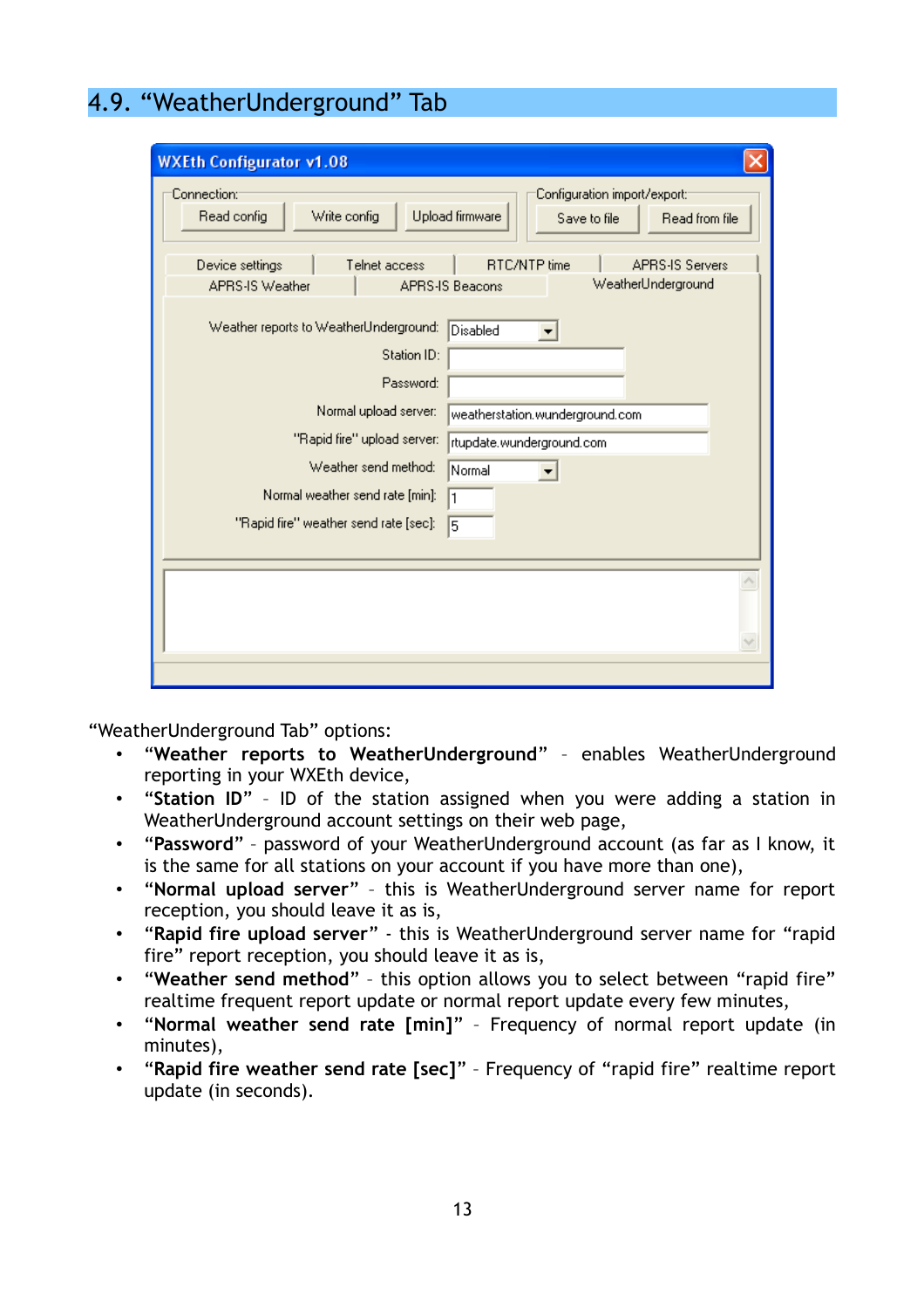### **5. Telnet interface**

Telnet interface is a very good method to see what happens inside of your WXEth device. It provides you with a lot of debugging messages and some statistics, which allows you to locate any potential problems and solve them.

#### 5.1. Telnet client software

To connect to WXEth telnet interface you will need to download one of telnet client applications available over the internet. I recommend you to use an open source "putty" application for this task. You can find it here: [http://www.putty.org/.](http://www.putty.org/)

| <b>S</b> PuTTY Configuration                                                                                                                                                                                                                                               |                                                                                                                                                                                                                                                                                                                                                                                                                                                                    |
|----------------------------------------------------------------------------------------------------------------------------------------------------------------------------------------------------------------------------------------------------------------------------|--------------------------------------------------------------------------------------------------------------------------------------------------------------------------------------------------------------------------------------------------------------------------------------------------------------------------------------------------------------------------------------------------------------------------------------------------------------------|
| Category:                                                                                                                                                                                                                                                                  |                                                                                                                                                                                                                                                                                                                                                                                                                                                                    |
| ⊟∝Session i<br>ille Logging<br>⊟⊹ Terminal.<br>⊱ Keyboard<br>l— Bell∶<br>ै– Features<br>⊟- Window<br>— Appearance<br>≔ Behaviour<br>$-$ Translation.<br>└─ Selection<br>≒– Colours<br>⊟- Connection.<br>l— Data<br>— Proxy<br>i— Telnet<br>∣— Rlogin<br>面- SSH<br>ं Serial | Basic options for your PuTTY session<br>Specify the destination you want to connect to<br>Host Name (or IP address)<br>Port<br>23<br>192.168.2.2<br>Connection type:<br>$\odot$ Telnet $\bigcirc$ Riogin $\bigcirc$ SSH<br>Serial<br>O Raw<br>Load, save or delete a stored session<br><b>Saved Sessions</b><br>192.168.2.2<br>Default Settings<br>Load<br>192.168.2.2<br>Save<br>Delete<br>Close window on exit:<br>⊙ Only on clean exit<br>○ Always –<br>◯ Never |
| About                                                                                                                                                                                                                                                                      | Cancel<br>Open                                                                                                                                                                                                                                                                                                                                                                                                                                                     |

To configure "putty" as a telnet terminal for WXEth you need to set the following fields (visible above):

- Host Name (or IP address) this is your WXEth network IP address,
- Connection type: Telnet (this is important, as we want to use a simple telnet interface),
- Port this should be set the same as "Telnet port" in your device's configuration.

After setting proper values you can save them with a "Save" button.

Connect to your device with "Open" button. Then you should see a black window of your telnet terminal with a prompt for your "Username" and "Password". Use the values from your device's configuration.

#### 5.2. Telnet commands

For a list of available WXEth telnet commands please issue "help" command, you should see a full list as below: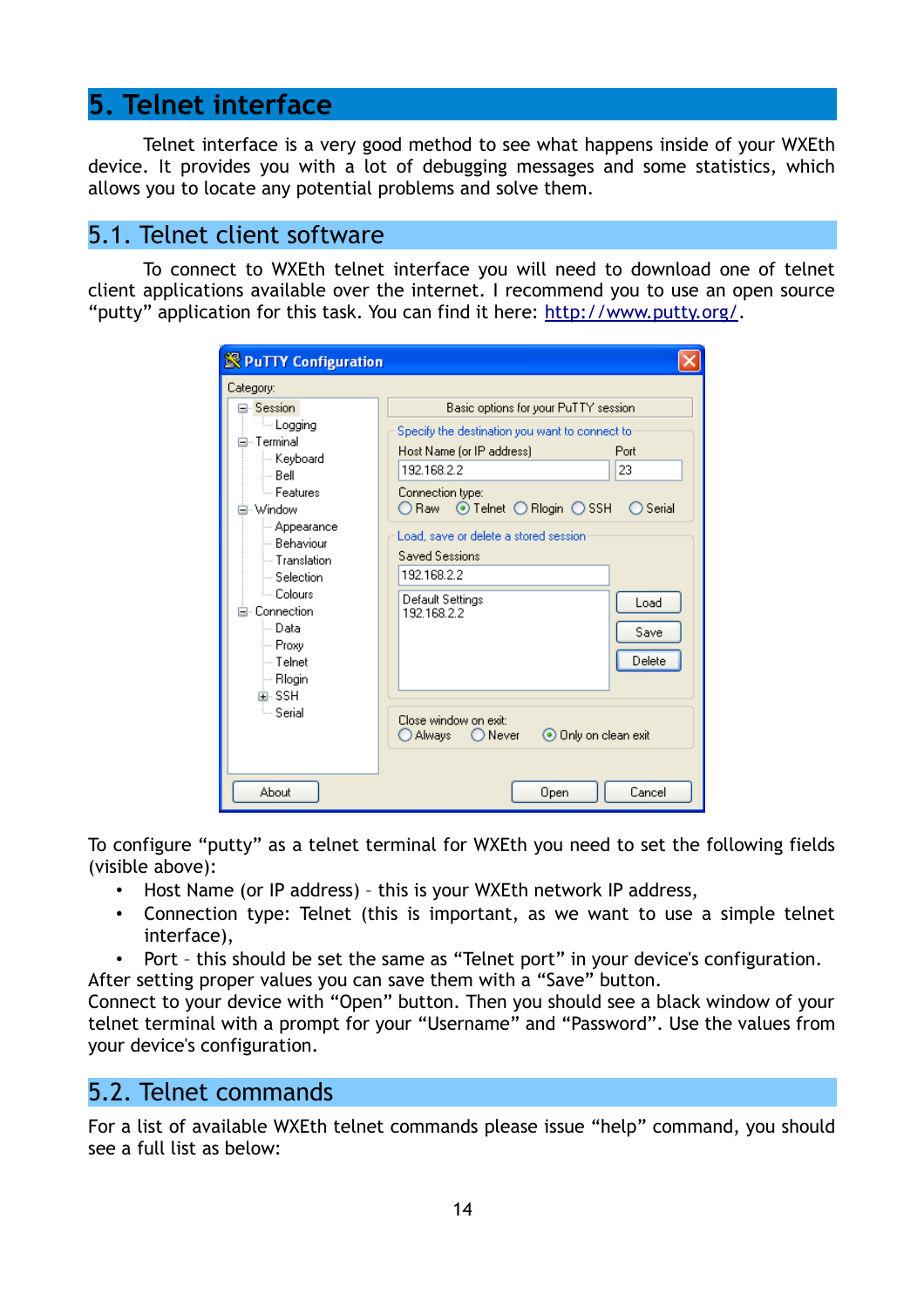| 8 192.168.2.2 - PuTTY                                                            |  |
|----------------------------------------------------------------------------------|--|
| help                                                                             |  |
| Commands:                                                                        |  |
| print version - prints current firmware version.                                 |  |
| print stats - prints device statistics.                                          |  |
| debug ntp on/off - enable/disable NTP debug messages.                            |  |
| debug dns on/off - enable/disable DNS debug messages.                            |  |
| debug aprsis on/off - enable/disable APRS-IS debug messages.                     |  |
| debug aprsis messages on/off - enable/disable APRS-IS message forwarding debug m |  |
| essages.                                                                         |  |
| debug weatherstation on/off - enable/disable weather station debug messages.     |  |
| debug wunderground on/off - enable/disable WeatherUnderground debug messages.    |  |
|                                                                                  |  |
|                                                                                  |  |
|                                                                                  |  |
|                                                                                  |  |
|                                                                                  |  |
|                                                                                  |  |
|                                                                                  |  |
|                                                                                  |  |
|                                                                                  |  |
|                                                                                  |  |
|                                                                                  |  |
|                                                                                  |  |
|                                                                                  |  |

Telnet command list can be different for new firmware versions. Just a short description of command types:

- print used to print some data in your telnet terminal window,
- debug used to turn on or off some debug messages in your telnet terminal window,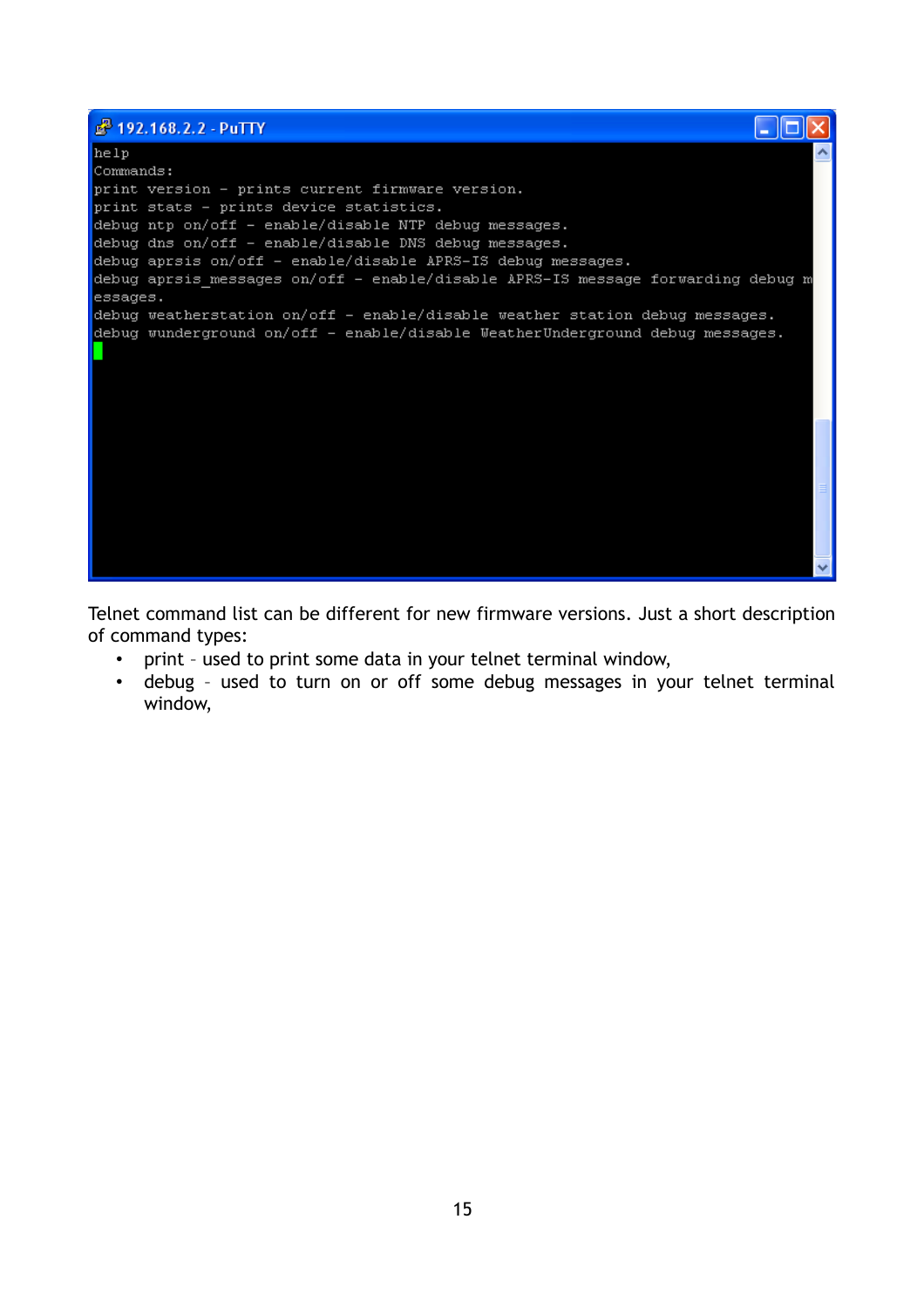### **8. Troubleshotting**

In this section we will describe some possible problem encountered by users of WEth device and try to help you to solve them.

#### **Question: What should I set in APRS-IS Username and Password field?**

Answer: In Username field you should set the same string as your callsign and SSID in "APRS-IS Weather" Tab, separated by a hyphen. It should be written in upercase. Example: SQ3PLX-5.

For your APRS-IS password you should ask your APRS-IS server operator. Some password generators are also available on the internet, although they shouldn't be.

#### **Question: I think that my device doesn't connect to APRS-IS or NTP (network time protocol server) or WeatherUnderground, etc. Why?**

Answer #1: Check your WXEth device physical connection to you local network. After connecting RJ-45 network cable, green led below ethernet connector should be lit, indicating proper physical connection. If it is OK, go to answer #2.

Answer #2: Check your device's IP settings including IP address, IP mask, Gateway and DNS settings in "Network" Tab.

Try to ping your device with "ping <wxeth ip address>" command from your operating system's command prompt. It should answer to your pings. Make sure that your gateway IP is set to your network router's IP. If it is not, you will still be able to ping the device, but it will not be able to get out of your local network. If it is OK, go to answer #3.

Answer #3: There can be many other different reasons. But if you feel that your settings are correct and it doesn't connect to any of these services, then it can be problem of your DNS settings. Below you can see how to check this over telnet:

00:25:47 (DNS) Server name not found, need to nslookup: time.nist.gov. 00:26:03 (DNS) Server name nslookup timed out: time.nist.gov.

The first line means that server "time.nist.gov" is not known to your WXEth device. That is OK, it just needs to ask DNS for this server's IP.

The second line means a problem: DNS server didn't answer to your query. You have probably misconfigured your DNS server IP.

You should check your internet service provider's proper DNS IP address. In some cases you can also use your network router's IP address as a DNS, because most network routers are able to do DNS relaying.

If your DNS settings are wrong, you will not be able to connect to any service with it's domain name.

#### **Question: How to check if my device receives data from weather station?**

Answer: Yellow "WX READ" led is an answer. It should blink in short time intervals indicating that your weather station interface connection is fine and that your WXEth device receives correct data.

You should also see some weather station debug messages over telnet which will give you an exact answer if weather reports are properly received.

#### **Question: After some configuration changes and/or firmware update, my device**